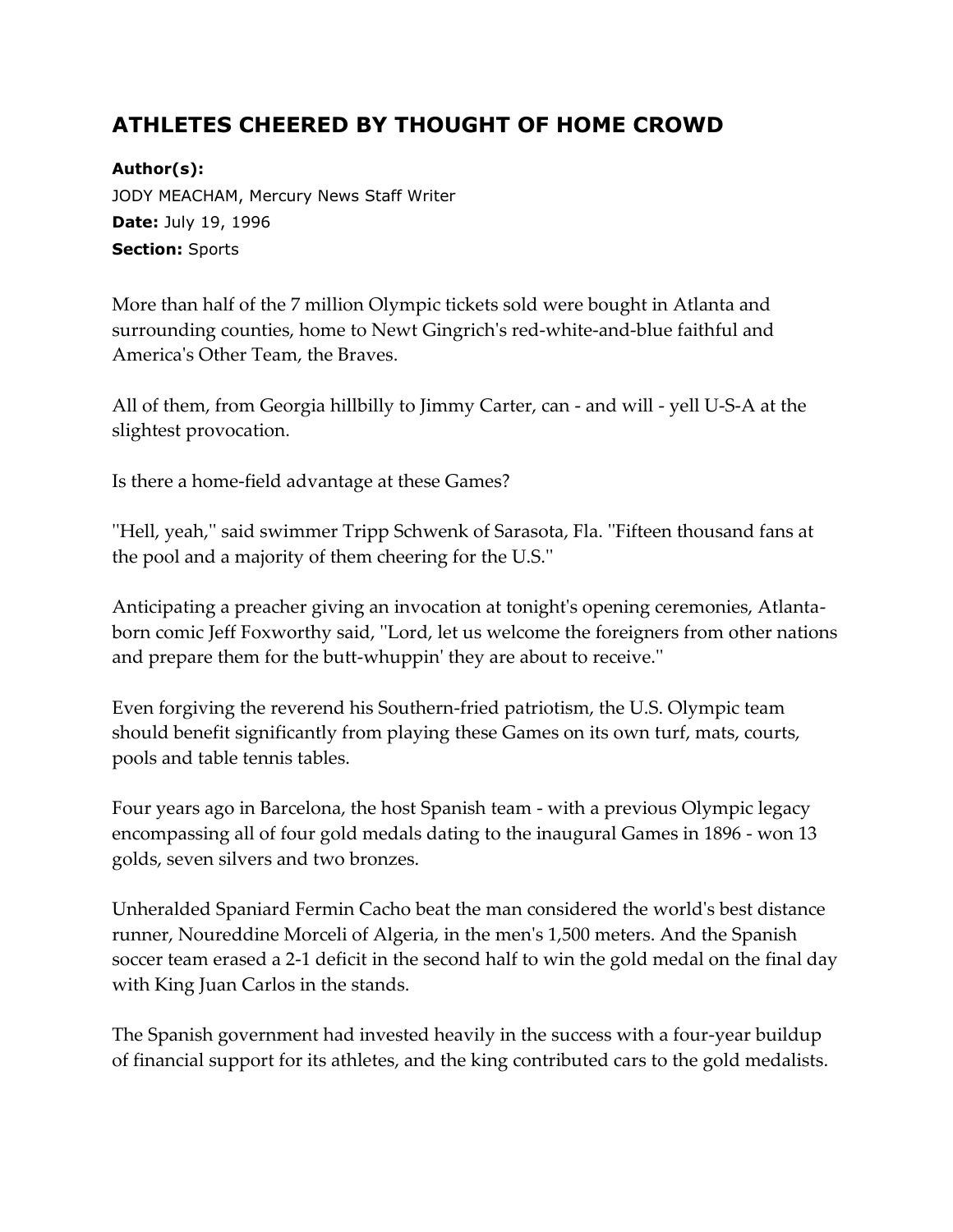In its way, the United States has done the same thing. U.S. athletes have received increased financial support over the past four years from the U.S. Olympic Committee. The unpopular summer Olympic Festivals were canceled and the money redirected into a program called ''Hometeam '96'' that, among other things, financed athletes' moving to the South for training and acclimatization.

All U.S. medalists will get prize money from the USOC - \$15,000 is the reward for a gold - and some individual sports federations are chipping in additional bonuses topping out at \$50,000 in swimming and weightlifting.

But the most significant home-field advantages are intangible: the lift of a sympathetic crowd, Mom and Dad sitting in the front row, the inspiration and opportunity to do your best in front of the people you most want to impress.

''The Georgia Dome is great,'' said Stanford gymnast Jair Lynch, whose parents will travel to the Games from Washington. ''The only thing we're not prepared for at this time is Saturday when 40,000 screaming folks will be here. But I can tell you we will be able to deal with that.''

This team is the oldest - average age 26.9 years - the United States has ever sent to the Olympics, almost six years older than the team that represented the United States in Los Angeles in 1984.

The eligibility of professionals, which has allowed Olympians to delay retirement, and new training methods have helped to inflate the team's age. But it also reflects how important a home Games was in keeping around a nucleus of experienced and successful athletes who might otherwise be in real estate by now.

Carl Lewis, 35, will compete in his fourth Olympics to cap one of the most distinguished careers in the history of track and field.

''There's probably a 90 percent chance I'd not be competing if the Games were not in Atlanta,'' he said. ''But when they said 'Atlanta,' I told myself, 'You know, I can do this.''' Janet Evans was 17 when she won two gold medals at the Seoul Olympics. Now 25, she's back at her third Games and still the favorite in the 400-meter freestyle.

''My goal the last four years was to be on this Olympic team and compete on home soil,'' she said.